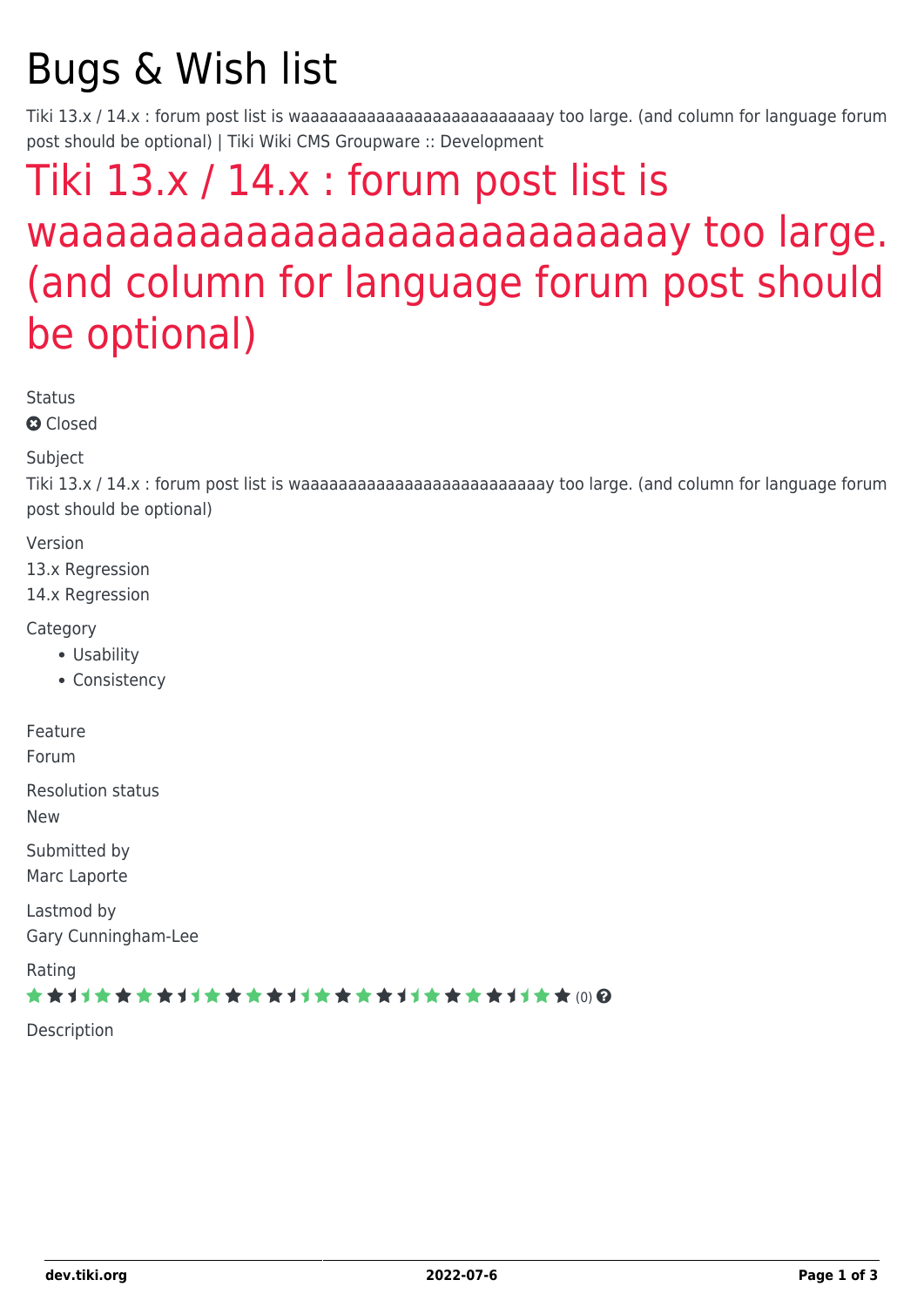| <b>Community</b>                                                              | vs <i>iliti</i> k by luciasitu, beliig                                                            | All Tiki Community Sites - | Create Account   |    | *JLogin |
|-------------------------------------------------------------------------------|---------------------------------------------------------------------------------------------------|----------------------------|------------------|----|---------|
| 9. Tiki Suite<br>brainstorming<br>10. Tiki Suite<br>Features<br>more          | 14 15:34 GMT-4<br>lay toc of one page in a different page?by =?utf-8?B?cmljaytyaWNrc2FwaXIuY29t?= |                            | "Rick Sapir"     | en |         |
|                                                                               | 14 13:48 GMT-4<br>/publishingby gour                                                              |                            | gour             | en |         |
| <b>Newest Forum</b><br><b>Posts</b>                                           | 14 04:57 GMT-4                                                                                    |                            | gour             | en |         |
|                                                                               | 14 04:15 GMT-4                                                                                    |                            | gour             | en |         |
| 1. IndieWeb &<br>IndieMark                                                    | 014 12:04 GMT-4<br>?by Jonny Bradley                                                              |                            | luciash d' being | en |         |
| 2. IndieWeb &<br>IndieMark<br>3. icon style - btn                             | 014 08:28 GMT-4<br>intained themes for Tiki14 by Marc Laporte                                     |                            | Torsten          | en |         |
| vs link<br>4. icon style - btn<br>vs link                                     | 2014 09:16 GMT-4<br>ers for wishlist team by robertplummer                                        |                            | Nelson Ko        | en |         |
| 5. icon style - btn<br>vs link<br>6. Re: Tiki 12 item<br>number<br>instead of | 2014 08:38 GMT-4<br>Filter and tracker listing incorrectly report ap em<br>ist, Piugano.          |                            | Marc Laporte     | en |         |
| subject in<br>emails sent by<br>tracker                                       | 3<br>127<br>2<br>14<br>.<br>$\mathfrak{D}$                                                        |                            |                  |    |         |

Solution

Text is wrapping in responsive tables better now, due to a CSS adjustment, so the forum post list table isn't extremely wide.

| Importance<br>7                                                                 |  |  |  |  |  |  |  |
|---------------------------------------------------------------------------------|--|--|--|--|--|--|--|
| Easy to solve?<br>9                                                             |  |  |  |  |  |  |  |
| Priority<br>63                                                                  |  |  |  |  |  |  |  |
| Demonstrate Bug (Tiki 19+)<br>Please demonstrate your bug on show2.tikiwiki.org |  |  |  |  |  |  |  |
| Version: trunk <b>V</b> Create show2.tikiwiki.org instance                      |  |  |  |  |  |  |  |
| Ticket ID<br>5486                                                               |  |  |  |  |  |  |  |
| Created<br>Tuesday 14 October, 2014 15:50:27 GMT-0000                           |  |  |  |  |  |  |  |